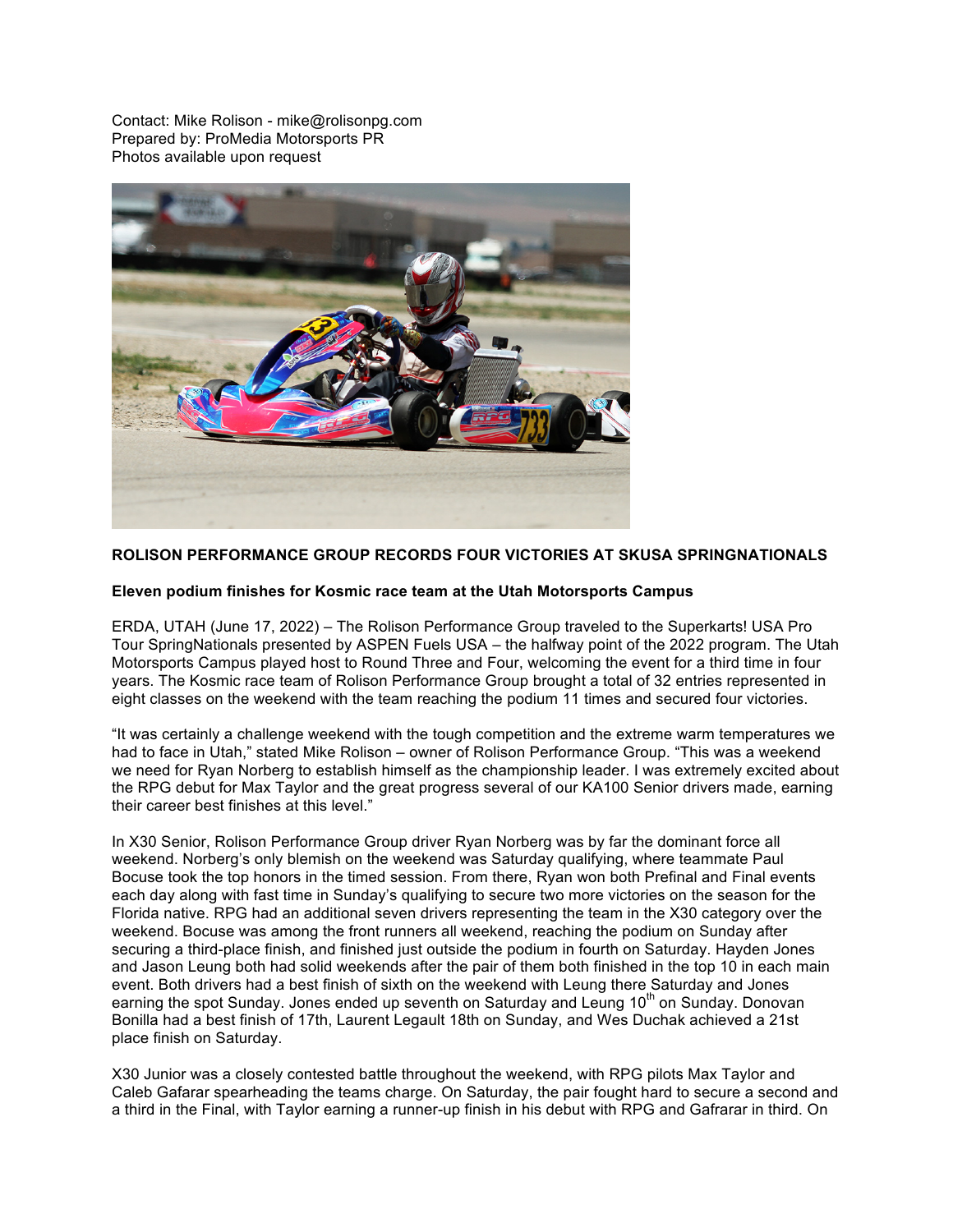Sunday, Taylor fended off his teammate to secure the final spot on the podium, with Gafrarar having to settle for fourth. Ernesto Rivera had a strong weekend, and had the pace to fight for podiums, but was put on the back foot after a DNF in the Prefinal on Saturday. Nevertheless, Rivera came back strong in the Saturday Final to finish 12th and finished a respectable fifth in Sunday's competition. Teddy Musella completed the armada of RPG karts in the X30 Junior class, securing a top-10 result on Saturday and just missing out on that same achievement on Sunday by finishing 12th.

2021 SKUSA SpringNationals KA100 Senior winner Caleb Shrader was at the sharp end of the field all weekend. Shrader managed to grab pole position in Saturday's qualifying session, yet dropped down to third in the Prefinal, and finished in the same spot in the Final for his first podium result of the 2022 season. Sunday, Shrader fought hard but could only manage a very respectable seventh in a competitive Senior field. WinterNationals winner Cedrik Lupien was among the contenders all weekend long, however, a safety tech issue removed him from the results on Saturday while a starting infraction in the Final Sunday cost him a top-five result, placing eighth. Jack Doyle, making his first start in Utah, had a best result of eighth place. Andy Nish snuck up into the top-10 on Sunday after a difficult Saturday, placing ninth in the Round Four Final. Kieran Rogers had a best result of 11th, Grace Hemmerde secured top 20 finishes for both days, while teammate Taila Akigami was just short of breaking through that top 20 mark. Zak Meyer unfortunately was not able to finish either main event races on the weekend.

Caleb Gafarar once again led the charge in KA100 Junior for Rolison Performance Group. Gafrarar set fast time in qualifying for the round on Saturday, winning the Prefinal and led in the Final until he ended up getting shuffled down to fifth. An incident in the Prefinal on Sunday dropped Gafrarar to the 20th starting spot in the Final. The North Carolina driver was able to climb up 14 spots to finish sixth, salvaging points in the championship chase. Ernesto Rivera came back from a less than ideal qualifying session on Saturday and went from 13th to sixth in the Final, which would be his best result on the weekend. New RPG driver Max Taylor, also running double duty, got inside the top-10 on Saturday with a seventh-place finish, but sat out the action on Sunday due to illness. Gavin Wardle had a rough weekend but kept pushing to get inside the top 30 in Saturday's Final.

The 2021 SKUSA Pro Tour X30 Senior champion Hannah Greenmeier made her debut in the Pro Shifter class this weekend. She managed to secure two fifth place finishes in the main events with similar pace to the best shifterkart drivers in the country and the world. Victor Jimenez moved from Master to Pro for the weekend and battled throughout the weekend. An unfortunate retirement in the Saturday Final was followed by a 21st finish on Sunday.

Jackson Gibson was the only driver on the RPG squad to compete in the Micro Swift category. Gibson missed out on the podium by less than a tenth of a second on Saturday finishing fourth and had a hardfought day on Sunday, ending up in seventh after fighting for a podium finish all race. Mini Swift saw two drivers represented under the RPG tent. Alan Bonilla and Payton Anderson had a difficult weekend amongst the ever-competitive Mini Swift ranks. Bonilla had a great fight back on Saturday, after qualifying in 28th to climb up to 19th in the Final. Anderson finished 29th Saturday however suffered a retirement on Sunday. Mario Barrios and Mike Rolison were the only two drivers to compete in X30 Master class on the weekend with Barrios taking both wins and Rolison runner-up on Saturday before sitting out Sunday's action.

The next event on the 2022 Rolison Performance Group schedule will be a home weekend. The California ROK Championship on June 24-26 is set to take place at the unofficial home circuit of RPG – the Pat's Acres Racing Complex in Canby, Oregon. RPG drivers will close out the SKUSA Pro Tour with the SummerNationals at the New Castle Motorsports Park in New Castle, Indiana on July 29-31. In between will be the third stop of the United States Pro Kart Series, scheduled for July 7-10 at the Briggs & Stratton Motorplex at Road America in Elkhart Lake, Wisconsin.

"Thank you to the entire team and the families for battling through the weekend in Utah," added Rolison. "We have a busy calendar moving forward after getting to reset in May. It will be great to go back home and get a full weekend of racing at Pat's, as many of our drivers have not raced there. "The team will then focus on the USPKS and SKUSA events in July with test sessions planned prior to each weekend to